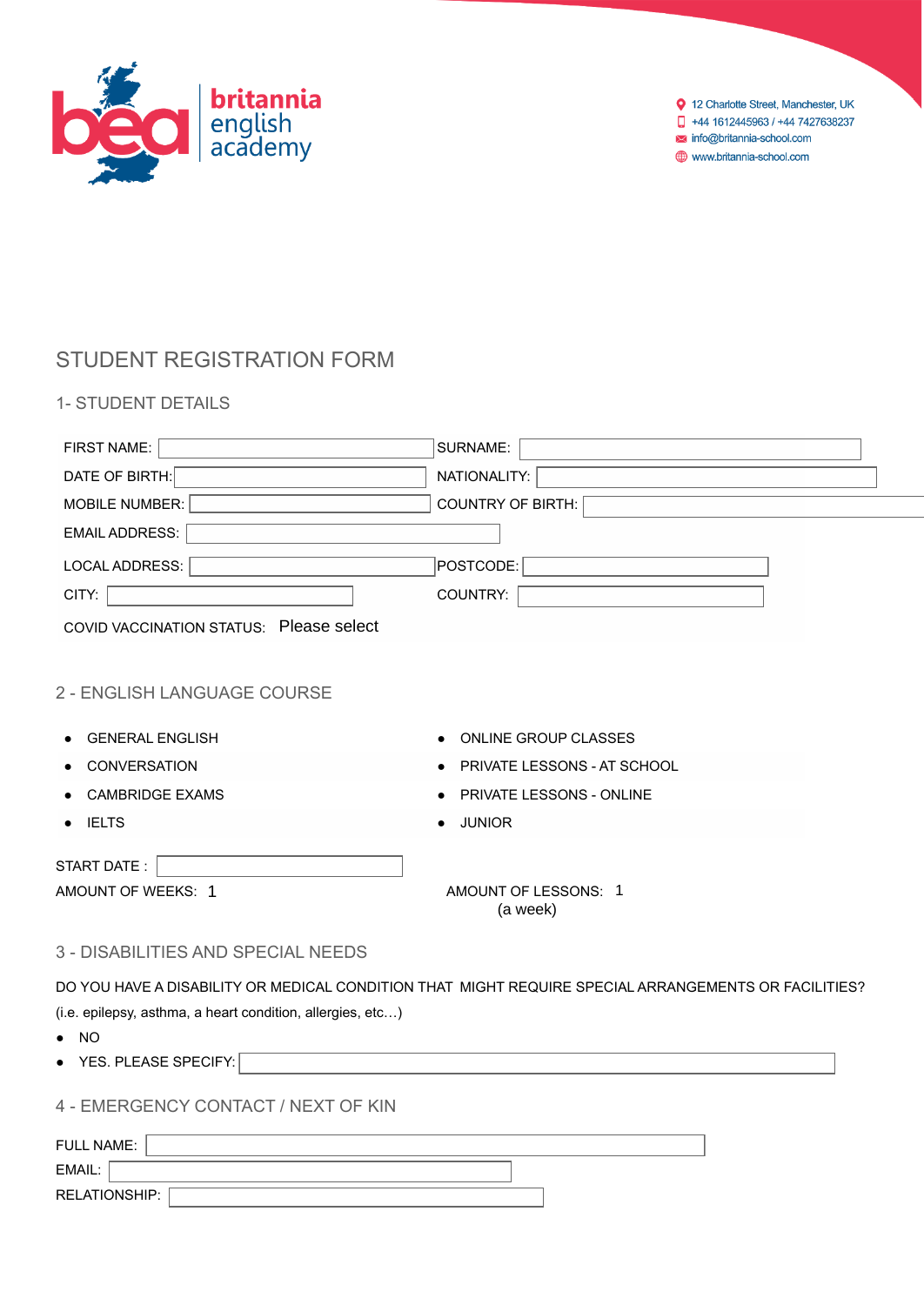| LANGUAGE:                                                               |                                       |
|-------------------------------------------------------------------------|---------------------------------------|
| TELEPHONE No:                                                           |                                       |
| 5 - ACCOMMODATION                                                       |                                       |
| HOME STAY<br>٠                                                          | STUDENT RESIDENCE<br>$\bullet$        |
| CHECK-IN DATE:                                                          | CHECK-OUT DATE<br>$\bullet$           |
| UNDER 18 STUDENT Please select                                          |                                       |
| DIETARY REQUIREMENTS (Halal, Vegetarian,<br>No<br>٠<br>allergies, etc.) | No Special Diet                       |
| <b>6. AIRPORT TRANSFER</b>                                              |                                       |
| AIRPORT TRANSFER - ONE WAY                                              |                                       |
| AIRPORT TRANSFER - RETURN                                               |                                       |
|                                                                         |                                       |
| 7. MEDICAL INSURANCE                                                    |                                       |
| INSURANCE (+£10/week) - Mandatory for homestay.  Please select<br>٠     |                                       |
|                                                                         |                                       |
| 8 - VISA                                                                |                                       |
| Do you need to apply for a visa in order to study in the UK?            |                                       |
| <b>YES</b>                                                              | <b>NO</b>                             |
|                                                                         |                                       |
| STANDARD VISITOR VISA (Up to 24 weeks)                                  | • SHORT-TERM STUDENT VISA (11 months) |
|                                                                         |                                       |
| If you are already a visa holder, please specify:<br>٠                  |                                       |
| Start date of the visa:                                                 |                                       |
| End date of the visa:                                                   |                                       |
| 9 - SPONSORSHIP                                                         |                                       |
| My course is sponsored/financed by a third party<br>٠                   |                                       |
| Embassy<br>٠                                                            | Employer<br>$\bullet$                 |
| Other                                                                   |                                       |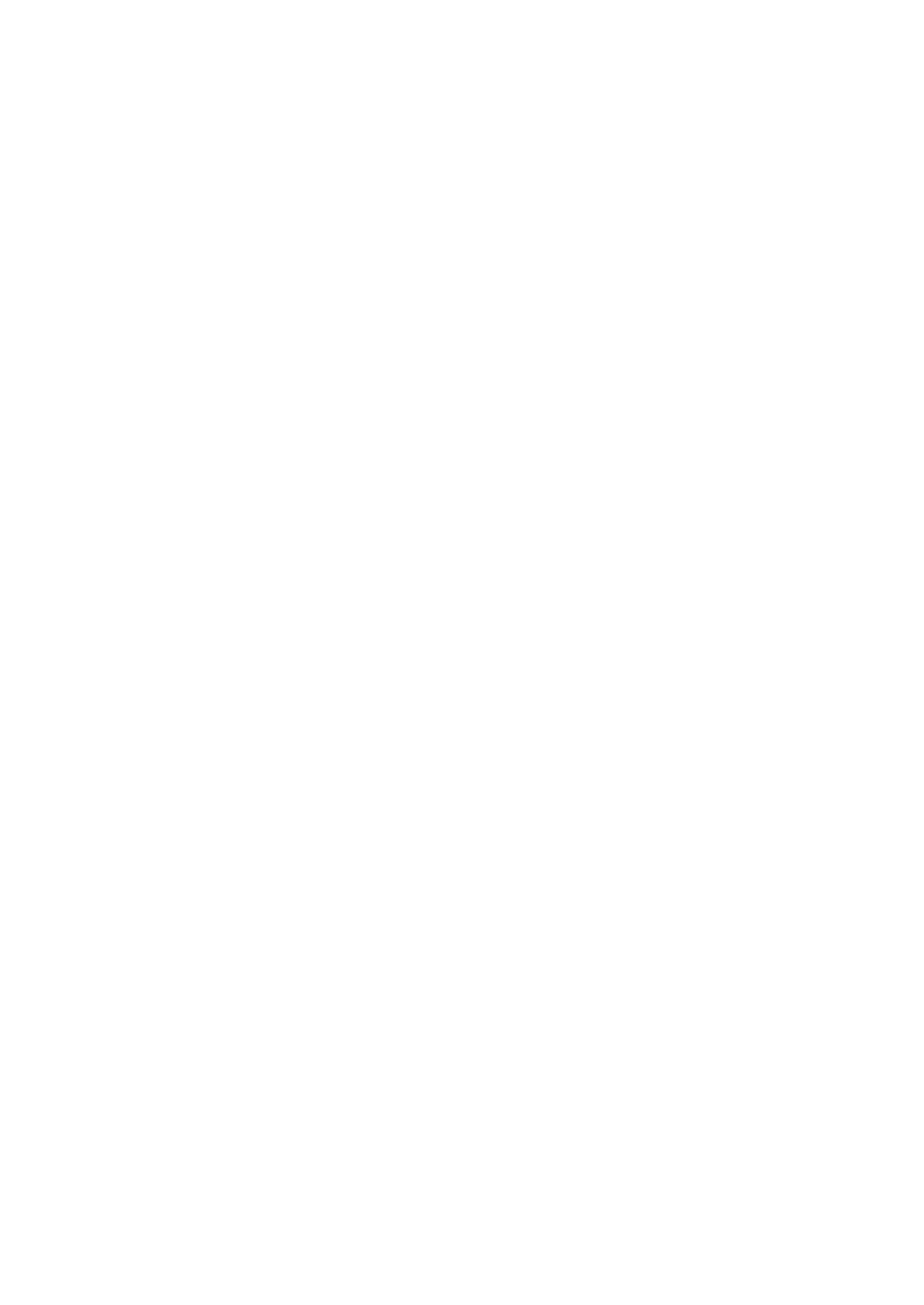## SCHOOL RULES

## ATTENDANCE & PUNCTUALITY

- In order to reschedule a class that cannot be attended, students must provide 24 hours notice and bring a valid justification (health or visa-related appointment, work rota). Travel tickets are not considered a valid justification.
- Students are expected to arrive on-time to each class. No entry will be allowed until the next break, **10 minutes after** the class has started.

## HOLIDAYS & DAYS OFF

- Holidays must be booked for full weeks (Monday to Friday) and 1-week notice must be given in order to recover the classes booked.
- Days off are not permitted and will not be recovered, unless the student is able to provide a valid justification and 24 hours notice (cf. ATTENDANCE AND PUNCTUALITY)
- The classes to be recovered will be added at the end of the course.
- In any case, students must place a request by sending an email to **info@britannia-school.com.**

## CHANGE OF TIMETABLE

• Changes of timetable are only permitted under certain conditions, please send an email to **info@britannia-school.com.**

## CHANGE OF LEVEL

• To change level, students must place a request by sending an email to **info@britannia-school.com.** A level test will be given and the student will be notified within 2 days of the test completion. The change of level will be effective from the following Monday, unless an exception.

## CERTIFICATE & PROGRESS REPORT

- Students can request a certificate at the end of their course by sending an email to **info@britannia-school.com.**
- Students can also ask for a progress report from their teachers. The reports will be returned within 10 working days.

## **BOOKS**

- Books are mandatory for each course, no matter the duration.
- The reception holds a small stock of second-hand books that can be bought at a cheaper price.

## DURATION OF THE COURSE

- The student's course is booked each time for the duration that has been paid for. No course can be booked in advance, without payment.
- Students are responsible for renewing their course on time and availability cannot be guaranteed for unpaid courses.
- I understand and agree to the school rules and terms and conditions.
- I agree to share the personal details I provided with Britannia English Academy and to be contacted when necessary in regards to my course.

| Full Name: |  |
|------------|--|
| Date:      |  |
| Signature: |  |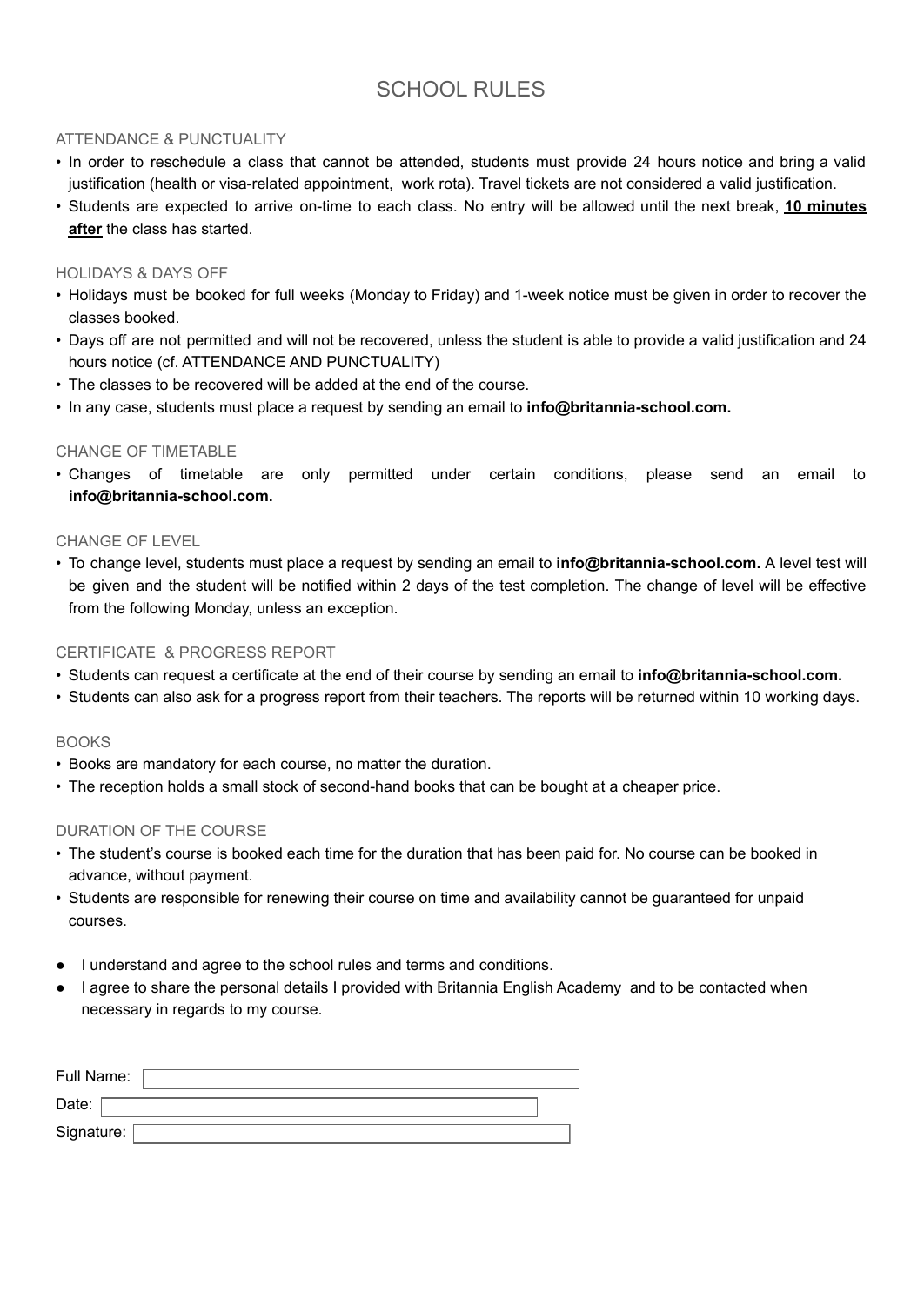#### **Enrolment, Payment, Cancellations and Refunds**

**1.** All new students are required to take a level test prior to the booking of the course. Students cannot choose the level at which they want to study as this will be determined by the manager of the School.

**2.** No refund can be made to students once the course has started and no transfer of courses in whole or in part can be made. Fees are non-refundable in the case of abandonment of a course. Our school does not permit the transfer of courses from one student to another. **3.** Britannia English Academy is unable to accept cheques as a method of payment.

**4.** A student's registration and enrolment for courses will serve as a binding agreement to follow the course to completion and to pay the full fees. The application form must be signed to indicate the student's agreement to abide by the terms and conditions of enrolment at Britannia English Academy.

**5.** Payment of all course fees must be received before the start date of the course.

**6.** A registration fee of £30 is required before starting the course.

**7.** In the event of a student being unable to attend due to an appointment with a doctor or official organisation, lessons can be recovered at another time if proof is shown.

**8.** Payments can be made by cash, UK debit card, Non-UK debit card (3% surcharge), credit card (4% surcharge), bank transfer or by phone (1% surcharge).

**9.** No refund can be made to students once the course has started and no transfer of courses in whole or in part can be made. Fees are non-refundable in the case of late registration or the abandonment of a course. The transfer of credit from one student to another is not allowed.

**10.** Refunds for Courses: If the course has started: We will not refund any money under any circumstances except for:

(i) When the student's personal circumstances mean that a refund of course fees is appropriate, for example, if someone in a student's family dies and they want to return home early for the funeral. However, refunds of this kind are at the complete discretion of the management of the Britannia English Academy and may be refused for any reason. In addition, we may ask to see certain documents to prove the truth of any *claims (A death certificate, for example).*

(ii) If the course originally paid for is cancelled and an alternative course at a different time cannot be offered

#### **Refunds (if the course has not started)\***

· less than 4 weeks in advance before starting date of the course: 0% refund

· less than 6 weeks in advance before starting date of the course: 50% refund minus cancellation fee £100 (+£30 enrollment fee)

· 6 weeks (or more) in advance before starting date of the course: 100% refund minus cancellation fee £100 (+£30 enrollment fee)

**11.** Refunds may take up to 30 days to process once notice of cancellation has been given. Please note that refunds may take longer depending on the reason given and documents available to assess the request. Refunds made by bank transfer to a non-UK bank account, will have a fixed charge of £30.

**12.** Refund for Accommodation\*

Cancellation of bookings already made:

· 6 weeks (or more) in advance before check in date: 90% refund minus booking fee (£30)

· less than 6 weeks in advance before check in date: 50% refund minus booking fee (£30)

· less than 4 weeks in advance before check in date: 0 % refund

**13.** If a student is dismissed for poor attendance or misconduct, no refund will be given from the school and he/she will lose their place in their class.

14. Notwithstanding the generality of the above, the school reserves the right to refuse a refund for any reasonable reason.

**15.** The school will be closed for the Christmas period. Notice will be given to students of the exact dates in December.

**16.** Please note that the school is allowed to increase the number of students per class during peak times.

#### \***COVID-19**:

In the event of a lockdown, flight cancellation or any COVID-19-related reasons, the student will be entitled to:

- Postpone the course to another date with no extra charge
- Convert the amount paid either partially or in full to online classes
- Get a voucher of the amount paid to be used at any time with no expiry date. This voucher is also transferable to another student.

During these uncertain times, the only options available are the ones aforementioned.

| Full Name: |  |
|------------|--|
| Date:      |  |
| Signature: |  |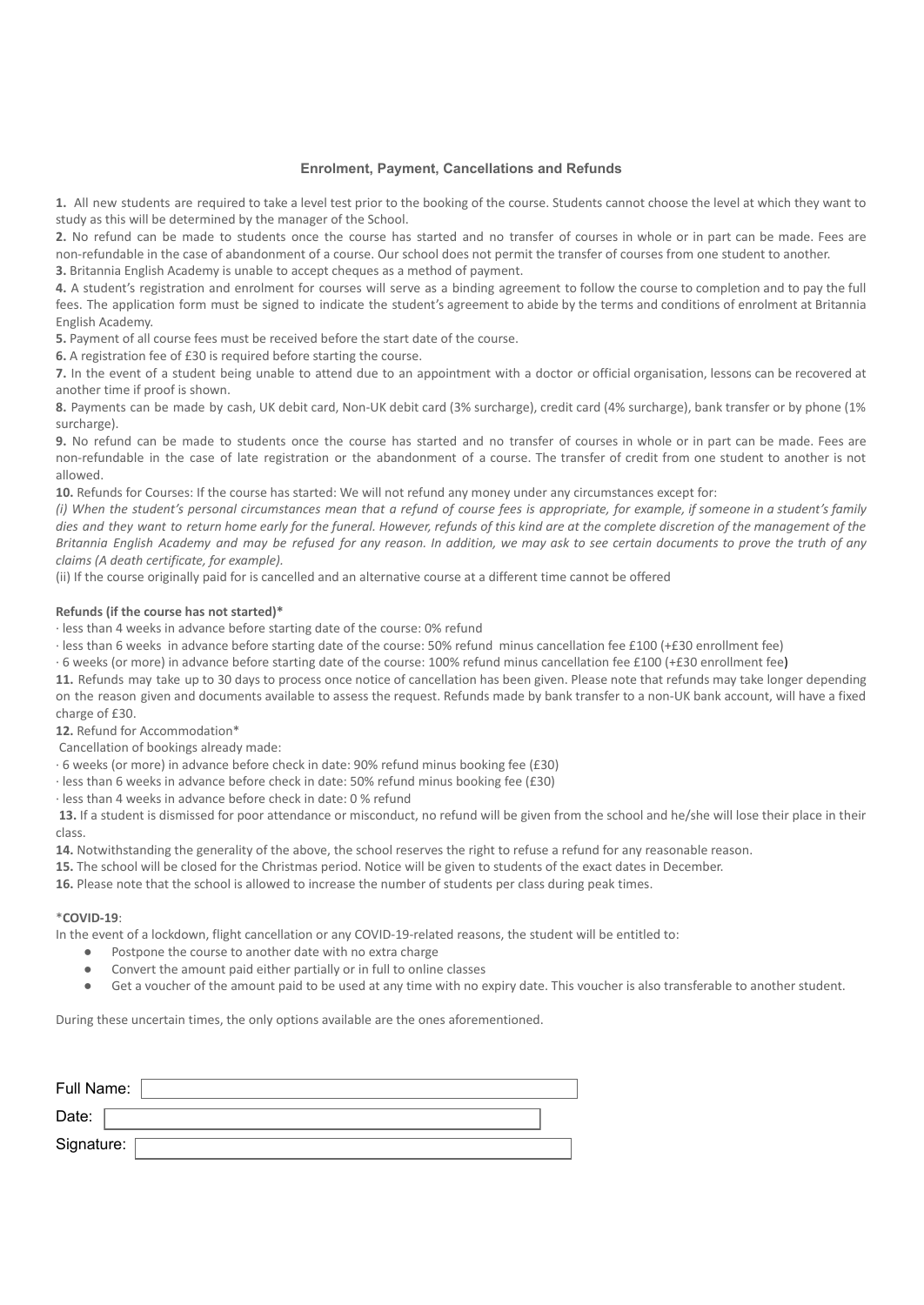#### **General Terms and Conditions**

Opening days:

The school is open from Monday to Friday from 8.30 am to 8.30 pm and on Saturday from 8.30 am to 1.30 pm.

- 1 The maximum number of students in a class is ten.
- 2 All students are required to present their passports on their first day and the school will retain a copy.
- 3 A student agrees on signing the registration form that Britannia English Academy keeps their personal records on its computerised systems. Should any circumstances change it is the student's responsibility to keep Britannia English Academy informed of all changes, in particular, of any changes of home address in the UK, as well as in their home country, changes to emergency telephone numbers and contact names and change of email address.
- 4 Students may be unable to enrol on their first day if they do not have their passport as proof of their identity.
- 5 Course fees do not include course books, materials, travel expenses, social events where fees are charged or personal and health insurance.
- 6 The cost of the books needed for courses is £25 per book. IELTS and Cambridge Exam books are £30 per book.
- 7 Details of the class times can be found in the reception or on the website. Classes start at 08.30 am and finish at 7.20 pm Monday to Friday. On Saturday, classes start from 9 am onwards.
- 8 Every lesson lasts 50 min.
- 9 Students must inform the school if they are not going to attend and after two unexplained absences, the school will contact them. If this is ignored, they will lose their place on the course to other waiting students.
- 10 Students taking an examination course will also be required to take a written test and/or have a School Manager's approval and will not be permitted onto the course if they are not at the required level.
- 11 Complaints about the School's courses or services should be made immediately as complaints made after the course has finished will not be accepted.
- 12 Britannia English Academy reserves the right to merge any class where there is insufficient demand or any other justifiable reason to do so.
- 13 Students are encouraged to arrive for lessons on time. Late entry to the class is at the discretion of the teacher who may refuse entry to any student who is more than ten minutes late or is habitually late.
- 14 Minimum age of enrolment is 12.
- 15 All students must book holidays for at least one week in advance. The maximum authorised holiday permitted is dependent on the length of the course you are studying and will be determined by Britannia English Academy. Students are not obliged to take holidays, but holidays taken will affect their end date of the course.
- 16 Students at the School all interact and study together and are always required to treat all other students and staff with respect. Any student whose behaviour causes inconvenience, offence or distress to other students or staff will be excluded from lessons. Persistent offenders or those involved in isolated serious offences will be expelled from Britannia English Academy and their course cancelled with immediate effect. No refund of course fees will be made, and the school's decision is final.
- 17 Britannia English Academy will try to contact any student who remains absent from their class for five days or more. This is so that the School can find out what may be wrong with the student, to offer any welfare assistance and to remind them of the need to comply with the terms and conditions of enrolment at Britannia.
- 18 All students are required to have at least an 80% attendance rate every week. All students must attend their class regularly or will be automatically removed from the register. The student will have to register again at the Reception and may not be able to go back to the same class if it is full. No extension or refunds will be made. The school decision is final. In all cases, and specifically where a student's attendance drops below 80%, the school reserves the right to move a student to another class at a more suitable time to help the management of the general school timetable. This can involve moving a student from a morning class to an afternoon or evening class if the student repeatedly fails to attend their original class times resulting in their attendance dropping below 80%. The school's decision is final.
- 19 Letters and certificates will not be issued to students who have not paid, attended or reached the levels necessary for the documents they want. In general, a student must attend at least 80% of their course to get a leaving certificate or an academic report. Students requiring signed documents must request them at least five working days before or pay a small fee for letters required more urgently.
- 20 It is the student's responsibility to ensure that examination fees are paid on time. These external fees must be paid where the examination takes place. Britannia will inform students where and when to pay, as well as exam dates.
- 21 Students are advised that the School, its employees and its representatives accept no liability for personal injury and / or loss of / damage to personal property on the Schools premises, whether by fire, burglary, theft or otherwise. This condition also applies to public and private places when students are on School trips or excursions.
- 22 Students are responsible for behaving in a safe and appropriate manner in all Britannia social activities. Britannia English Academy will not be responsible for any accidents, loss of possessions or injuries suffered during these activities.
- 23 **Online group lessons**: standard cancellation terms apply. Students cannot recover missed classes unless they inform the school at least 24 hours in advance. Students willing to book holidays will be requested 1 week notice about planned absence. In case of illness, the classes cannot be recovered unless the absence is reported in a timely manner.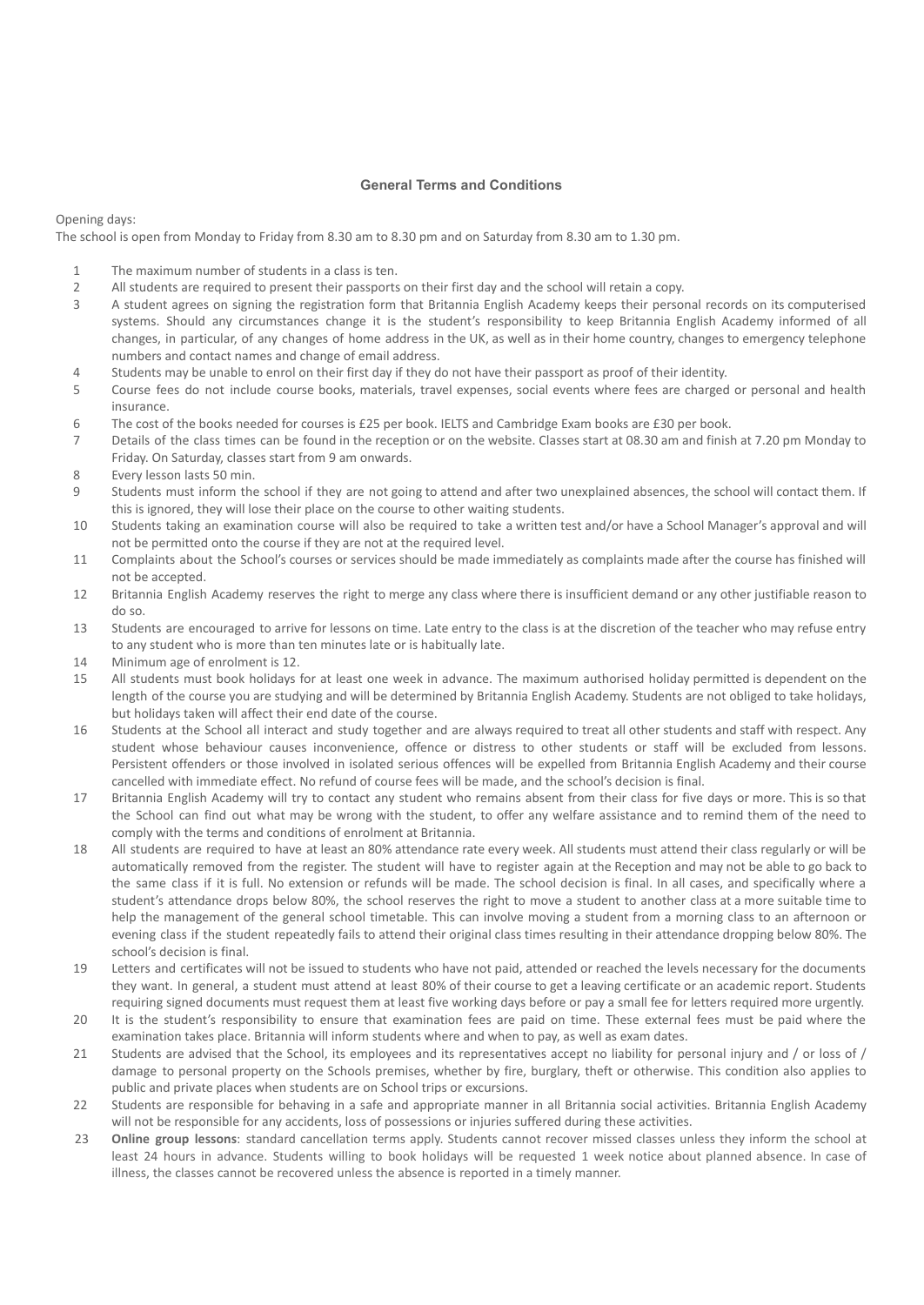The School is not responsible for the safekeeping or delivery of any fax, post, etc. sent to the students at the Schools addresses

The School is not responsible for the safekeeping of exam results or certificates.

Students may from time to time be photographed and recorded moving images, the photographs and videos of which may be used in the School's promotional / publicity material. The School reserves the right to all photographs which may be used in any way the School sees appropriate in promoting itself. The copyright to all photographs shall belong to the School.

It is the policy of the School not to divulge any personal details of students to a third party, other than to the appropriate authorities, without the student's prior consent.

In all cases the decision of the Managing Director of Britannia English Academy will be final and binding.

#### **Class rules**

These Terms are governed by the law of England and are subject to the exclusive jurisdiction of the Courts of England.

Smoking (including electronic cigarettes) is not permitted anywhere in Britannia.

Mobile phones must be switched off during lessons.

Consuming food and hot drinks in classrooms are not allowed.

Students must arrive on time for lessons, if more than 10 minutes late you must wait until the start of the second half of the lesson to enter.

English is the only language to be used in the school

#### **Abusive Behaviour:**

Abusive behaviour directed towards students or staff is not tolerated at Britannia English Academy.

Abusive behaviour covers:

The use of foul language towards any other individual The use of racist language The use of homophobic language Physical aggression or the striking of any other individual Intimidation Inappropriate, invasive or unwanted physical attention Stalking The deliberate abuse of health and safety procedures

Any abusive behaviour observed by staff or reported by students to staff must be referred to the Academic Manager in writing. At the discretion of the Academic Manager, any student carrying out any of the above behaviours may have their studies terminated with no refund given. No student who abuses any member of staff or another student in the ways described above will remain in our school.

#### **Accommodation**:

- 1 Students are liable for any damage they cause to the host family's property.
- 2 Accommodation services will only be provided for students who have enrolled on a course at the School.
- 3 If a student is removed from his/her homestay accommodation as a result of bad behaviour no refund will be given.
- 4 You may not bring visitors back to your home without the consent of the host.
- 5 Students are expected to respect and abide by the host family's reasonable schedule and house rules. Failure to do so may result in the student being removed from the accommodation.
- 6 An accommodation booking fee of £30 is required before starting the course.
- 7 The cost of the telephone is not included in your accommodation fee.
- 8 Those who do not request airport pickup will need to inform the School of their arrival time at the home-stay.
- 9 You may not smoke in the house without the consent of your host.
- 10 Students are expected to respect and abide by the host family's reasonable schedule and house rules. Failure to do so may result in the student being removed from the accommodation. If a student is removed from home-stay accommodation no refund will be given.
- 11 Home-stay accommodation is not the same as hotel accommodation and therefore does not offer the same services.
- 12 Students must always ask the host family's permission before giving the homestay address to receive a post, in particular for bank letters.
- 13 It is sometimes possible to extend your home-stay or find alternative accommodation if requests are put in early, but this cannot be guaranteed.
- 14 Britannia English Academy accepts no responsibility for loss or damage to any items left in the accommodation.